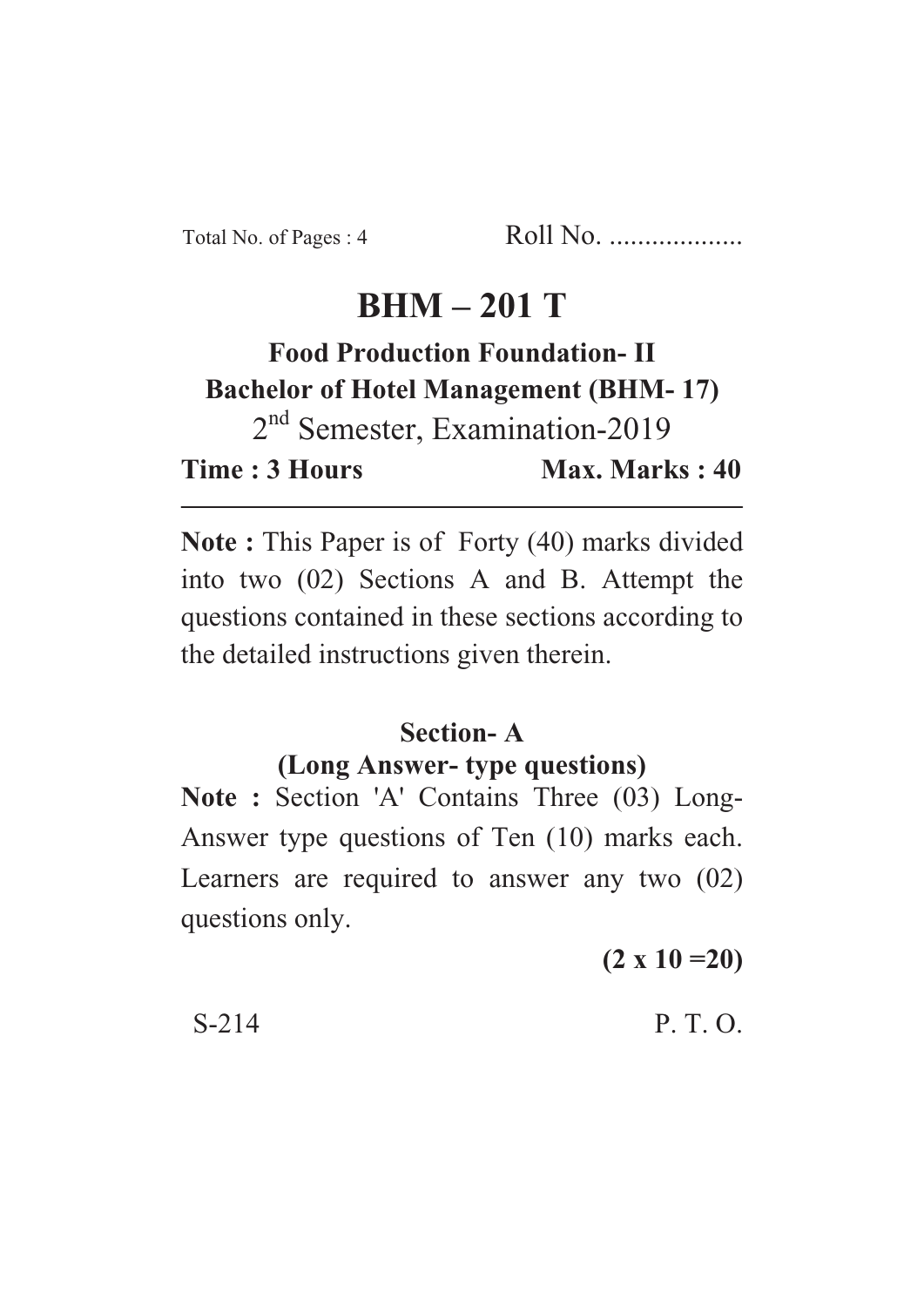- 1. Name dry methods of cooking and explain them.
- 2. Classify Fish with examples. Name and explain various cuts of Fish.
- 3. Classify vegetables with two examples each. Also discuss the effect of heat on nutrients of vegetables.

# **Section - B (Short-Answer-Type questions)**

**Note :** Section 'B' contains six (06) Short- answer type questions of Five (05) marks each. Learners are required to answer any Four (04) questions only.

**(5x4=20)**

S-214